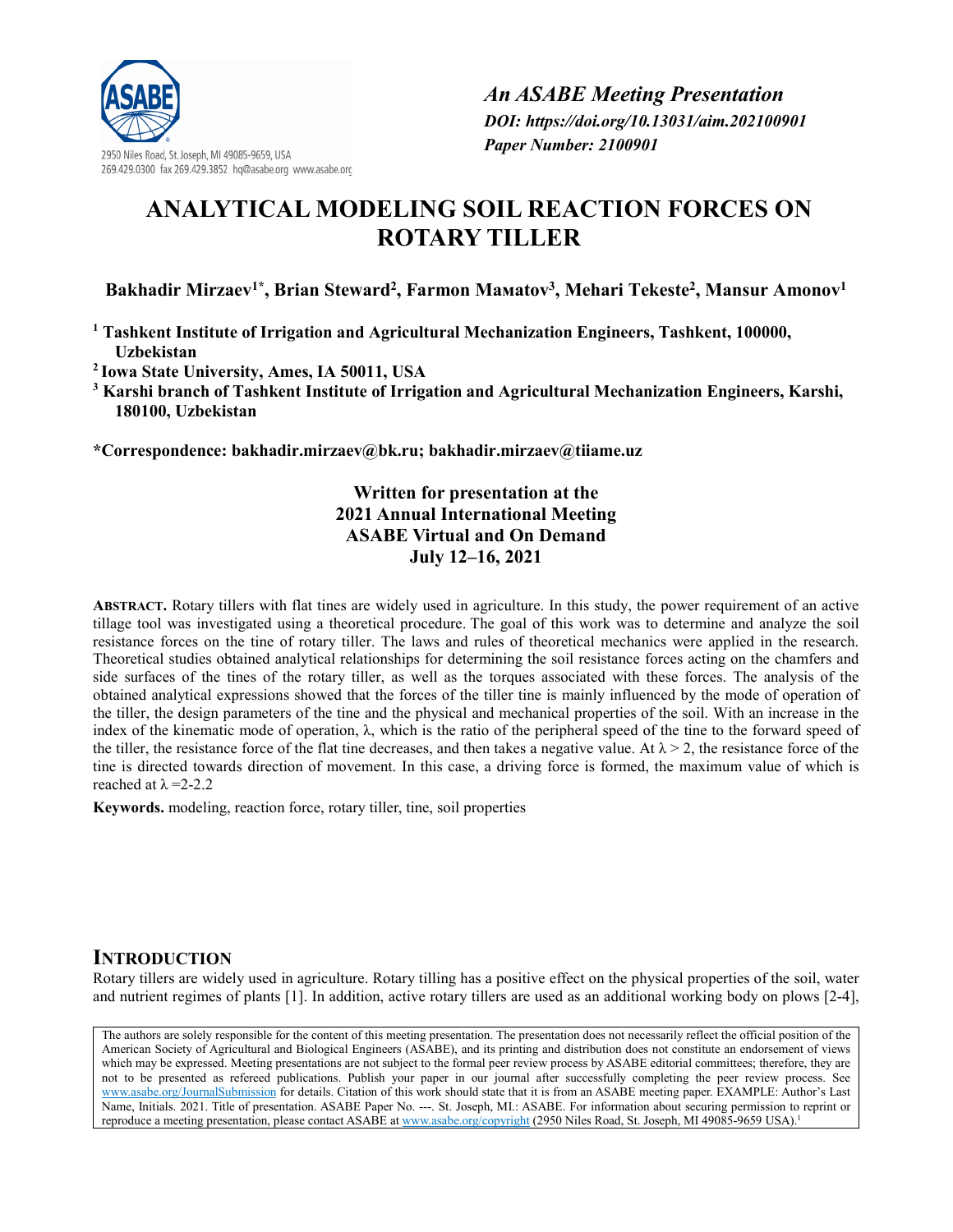deep-diggers and combined tillage machines [5-22]. Active working bodies such as rotary tillers of tillage machines, along with technological functions, will also perform the functions of movers and thus allows unloading a narrow link in the chain of energy transmission through the tractor's drive, and will also contribute to increasing the productivity and efficiency of the machine unit [2-6].

For loosening of compacted top soil layers and grinding plant residues, active rotary tillers with flat tines in combination with passive working bodies have been widely used [2-3]. Flat tines require low tillage energy and create crumbling of soil, because soil after tillage with rotary tiller is exposed to the passive working bodies of tillage machines. The flat tines of active rotary tiller can be installed radially, with the tine inclined from the radius to direction of rotation or backward [1]. When installing tines with a slope from the radius in the course of rotation, the pinching of the cut plant residues, so that does not consider the interaction of tines of this type of rotary tiller.

Researchers have modeled the soil-tool interaction of active tillage systems including both rotary harrows and and tillers. Most of the work has been associated with rotary tillers which generally use L-shaped blades rotating about a horizontal axis. Hendrick and Gill's seminal work [25-29] described the effect of rotary tiller design parameters on tillage operation. Thakur and Godwin [30] summarized the models of soil reaction forces on the tines of rotary tillers. More recent work has investigated effects of kinematic and kinetic models on specific work [23] and the size of soil slices of rotary tillers [24].

The purpose of study is to predict analytically the draft forces of an active rotary tiller with straight tines as the tools interact with soil.

### **METHODS AND MATERIALS**

Mathematical modeling based on theoretical agricultural soil mechanics were applied to predict draft forces from rotary tiller with straight tines. In the process of operation, the active rotary tine overcomes the reactive soil resistance forces and soil frictional forces that have arisen at the soil-blade/chamfers systems from the soil to soil and soil to tine surfaces (Fig. 1). By decomposing the soil resistance forces to cutting and frictional into horizontal and vertical components from the schematics in figure-1, we obtain:

$$
R_x = R_{bx} - F_{bx} + N_{fx} + T_x + F_x, \tag{1}
$$

$$
P_y = P_{by} - P_{by} + N_{fy} + T_y + F_y,
$$
\n(2)

where:

 $R_{bx}$ ,  $R_{by}$ ,  $F_{bx}$  and  $F_{by}$  = horizontal and vertical components of the soil resistance and friction forces acting on the tine/knife blade;

 $N_f(x)$ ,  $N_f(x)$ ,  $T_x$  and  $T_y$  = horizontal and vertical components of the soil resistance and friction forces acting on the knife hamfers;

 $F_x$  and  $F_y$  = horizontal and vertical components of the soil resistance and friction forces that occur on the side surfaces of the knife/tine.

E.g.

 $R_{bx}$ , = horizontal soil resistance;

 $N_{fix}$ ,  $N_{fix}$ ,  $T_x$  and  $T_y$  = horizontal and vertical components of the soil resistance and friction forces acting on the tine/knife chamfers;

 $F_x$  and  $F_y$  = horizontal and vertical components of the soil resistance and friction forces that occur on the side surfaces of the knife/tine.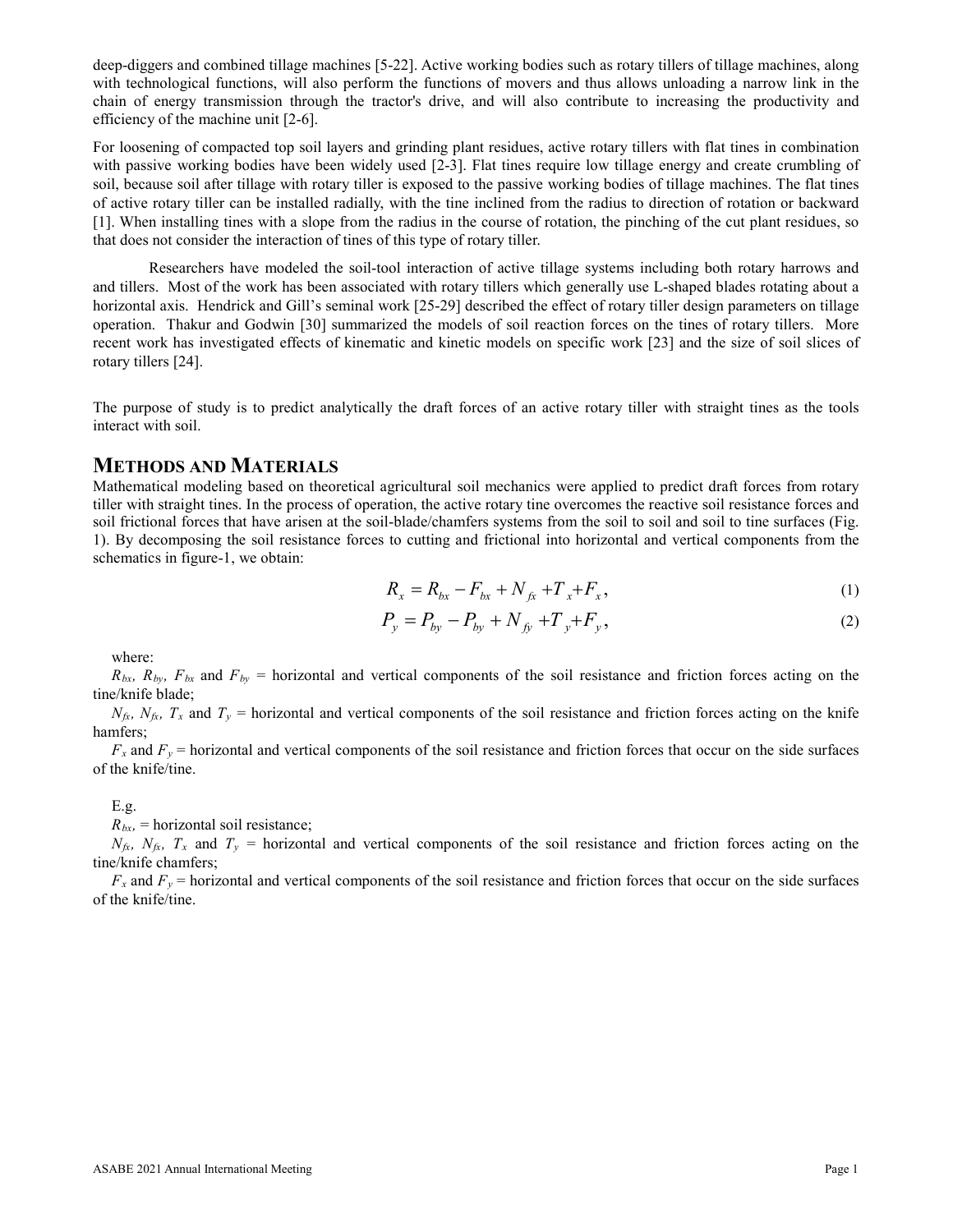

**Figure 1.** Scheme for determining the soil resistance forces acting on the chamfers and side surfaces of the tine/knife

When cutting soil and plant residues with a knife/tine, a force  $N_b$ , occurs on its blade, directed along the normal  $N - N$ (Fig. 1 and 2).

$$
N_b = \sigma_b \delta l_b,\tag{3}
$$

where:

 $\sigma_b$  = breaking contact tension; *δ* = blade thickness;  $l_b$  = blade working length



**Figure 2.** Scheme for determining the soil resistance forces acting on the knife/tine blade

From Fig. 1 we have

$$
l_b = KL = l_n - \frac{2(R - hr_1 \sin \varphi_1) + b \cos(\varphi_1 + \theta)}{2 \sin(\varphi_1 - \theta)},
$$
\n<sup>(4)</sup>

where

 $R$  = rotary tiller radius; *h =* depth of soil loosening;

 $l_n$  = tine/knife length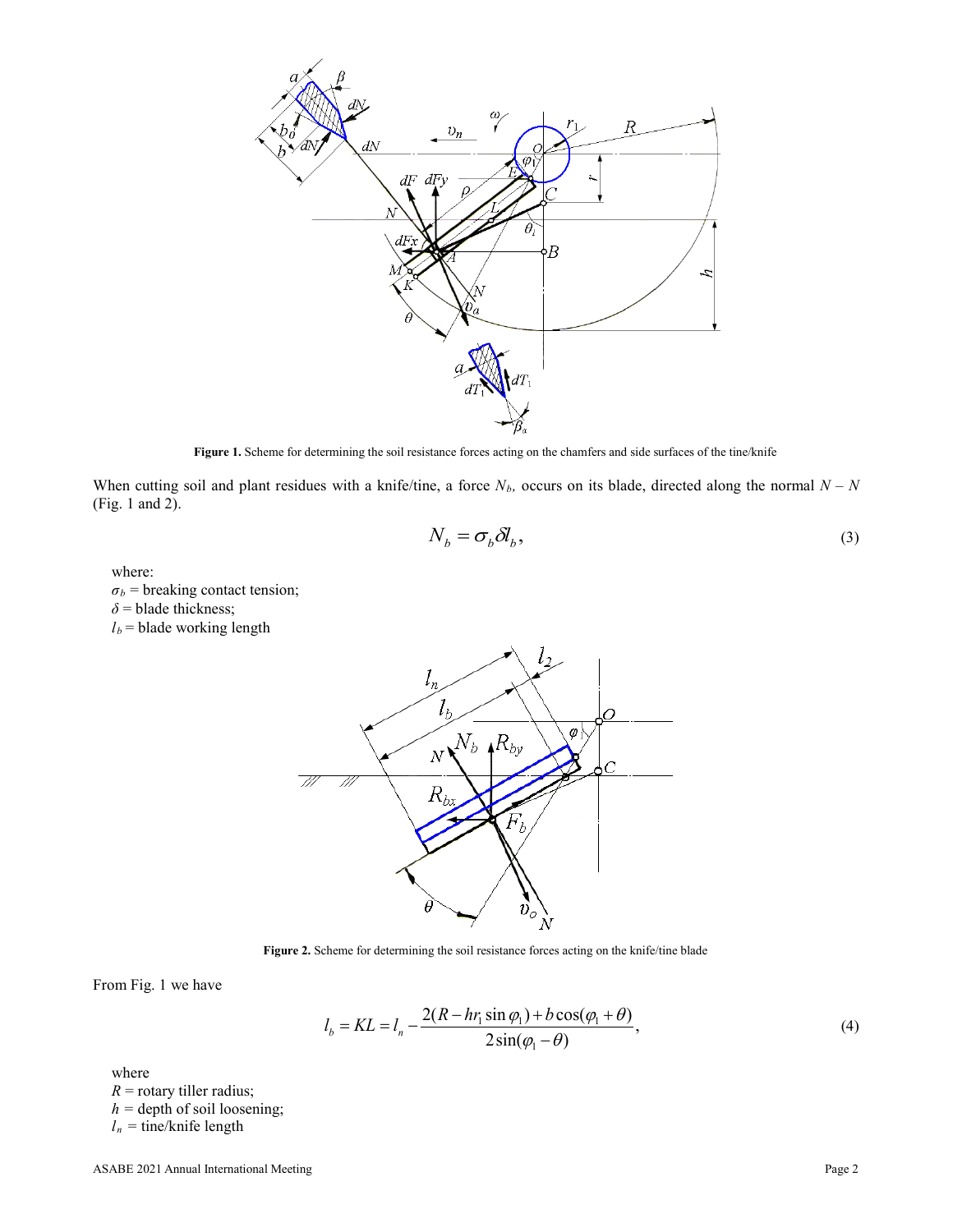Substituting of  $l_b$  value to expression (4) in (3) and decomposing the force  $N_b$  into horizontal and vertical components, we have

$$
R_{bx} = \sigma_b \delta \left[ l_n - \frac{2(R - h - r_1 \sin \varphi_1) + b \cos(\varphi_1 - \theta)}{2 \sin(\varphi_1 - \theta)} \right] \cos(\varphi - \theta), \tag{5}
$$

$$
R_{by} = \sigma_b \delta \left[ l_n - \frac{2(R - h - r_1 \sin \varphi_1) + b \cos(\varphi_1 - \theta)}{2 \sin(\varphi_1 - \theta)} \right] \sin(\varphi_1 - \theta). \tag{6}
$$

On the blade of the knife, there are frictional forces, the value of which depends on the value of the angle *α* between the normal *N-N* and the absolute velocity  $v_a$ . When  $\alpha \geq \varphi$   $F_b = fN_b \, t \, g\varphi$ , and when  $\alpha \leq \varphi$   $F_b = N_b \, t \, g\alpha$ . At the same time, for the corresponding position of the knife at the specified *λ, R, h, θ* and *r*1, it is necessary to determine the length of the blade  $l_\alpha$ , on which  $\alpha < \varphi$  and the length of the blade  $l_\varphi$ , on which  $\alpha < \varphi$ . After that, possible define the components  $F_x$  and  $F_y$  of total friction force  $F^{\wedge}$ .

For the part of the blade on which *α≥φ:*

$$
F_{bx} = \sigma_b \delta l_a t g \varphi \sin(\varphi_1 - \theta), \tag{7}
$$

$$
F_{by} = \sigma_b \delta l_a t g \varphi \cos(\varphi_1 - \theta). \tag{8}
$$

For the part of the blade on which *α<φ:*

$$
F_{bx} = \sigma_b \delta l \phi t g \alpha \sin(\phi_1 - \theta), \tag{9}
$$

$$
F_{by} = \sigma_v \delta l \phi t g \alpha \cos(\phi_1 - \theta). \tag{10}
$$

Resultant of the normal soil pressures  $N_c$  acting on the tine/knife chamfers

$$
N_c = 2N_{c1} \sin \beta = pal_b,\tag{11}
$$

where

*а* = knife/tine thickness

By decomposing *Nc* into horizontal and vertical components we get:

$$
N_{cx} = pa \bigg[ I_n - \frac{2(R - h - r_1 \sin \varphi_1) + b \cos(\varphi_1 - \theta)}{2 \sin(\varphi_1 - \theta)} \bigg] \cos(\varphi_1 - \theta), \tag{11, 12}
$$

$$
N_{cy} = pa \bigg[ l_n - \frac{2(R - h - r_1 \sin \varphi_1) + b \cos(\varphi_1 - \theta)}{2 \sin(\varphi_1 - \theta)} \bigg] \sin(\varphi_1 - \theta). \tag{12, 13}
$$

From the normal force  $N_c$  on the chamfers of the tine/knife, friction forces  $T_c$ <sub>1</sub> arise. The elementary force  $dT_c$ <sub>1</sub> is directed in the direction opposite to the direction of the absolute velocity of the center point of the elementary chamfer site.

The projection of the friction forces  $dT_{c1}$  on the plane of the knife is equal to

$$
dT = 2dT_1 \cos \beta_\alpha = f p a \frac{\cos \beta_\alpha}{\sin \beta_\alpha} d\rho.
$$
 (14)

Then 
$$
dT_x = \text{f} \text{p} \text{a} \text{c} \text{t} \text{g} \beta_\alpha \cos \theta_1 d\rho, \qquad (15)
$$

$$
dT_{y} = \int \frac{\rho}{\rho} \arctan \beta_{\alpha} \sin \theta_{1} d\rho, \tag{16}
$$

where

 $\beta_a$  = the angle of the knife sharpening in the plane deviated from the normal plane to the cutting edge of the knife by the angle  $\alpha$ . To simplify the calculations, we accept  $\beta_{\alpha} = \beta$ .

From the triangle *АВС* (Fig. 1) we have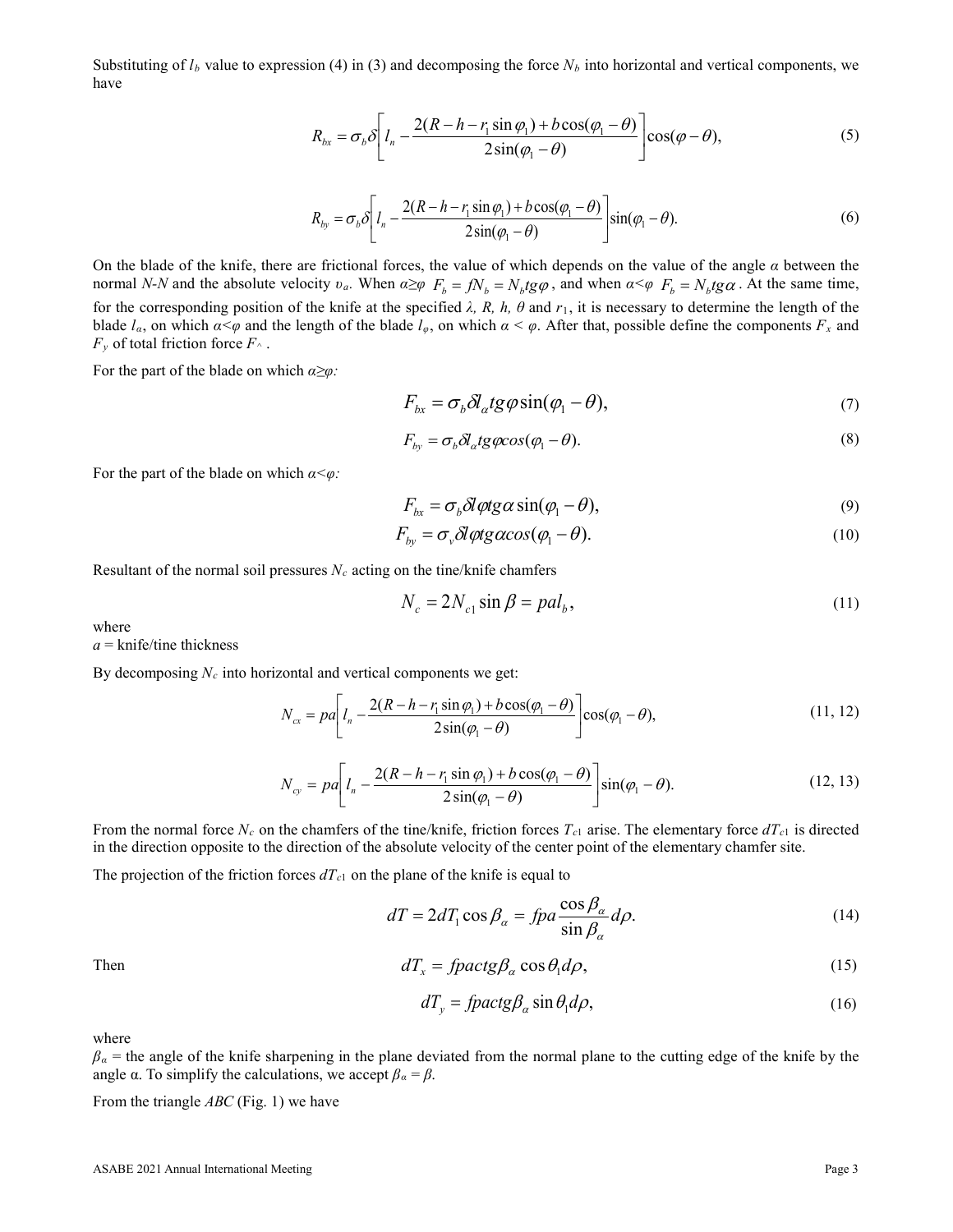$$
\cos \theta_1 = \frac{BC}{AC}, \qquad \sin \theta_1 = \frac{AB}{AC},
$$

 $BC = \rho \sin(\varphi_1 - \theta) + r, \sin \varphi_1 - r_1,$  (17)

$$
AB = \rho \cos(\varphi_1 - \theta) + r, \cos \varphi_1 - r_1,\tag{18}
$$

$$
AC = \sqrt{\rho^2 + 2\rho [r_1 \cos(\varphi_1 - \theta)\cos\varphi + \sin(\varphi_1 - \theta)(r_1 - \sin\varphi_1 - r)] + r_1^2} - 2rr_1, \sin\varphi_1 + r^2,
$$
 (19)

where

*r* = the distance from the axis of rotation of the knife to the instantaneous center of rotation, that is, to the point *С*.

Denoting

$$
m = r_1 \cos(\varphi_1 - \theta) \cos \varphi_1 + (r_1 \sin \varphi_1 - r) \sin(\varphi_1 - \theta), \tag{20}
$$

$$
n = r_1^2 - 2rr, \sin \varphi_1 + r^2 \tag{21}
$$

we have

$$
AC = \sqrt{\rho_2 + 2\rho m + n} \tag{22}
$$

Then

$$
T_x = \int \rho \, \text{arctg} \, \beta \int_{l_1}^{l_n} \frac{\rho \sin(\phi_1 - \theta) + r_1 \sin \phi_1 - r_1}{\rho^2 + 2\rho m + n} d\rho,\tag{23}
$$

$$
T_{y} = \int \frac{d_{n}}{\rho} \frac{\rho \cos(\varphi_{1} - \theta) + r_{1} \cos \varphi_{1} - r_{1}}{\rho^{2} + 2\rho m + n} d\rho
$$
\n(24)

Calculating the integrals obtained, we get

$$
T_{x} = \int \frac{\rho_1}{\sin(\varphi_1 - \theta)} \left\{ \sin(\varphi_1 - \theta) (A_2 - A_1) + \left[ r_1 \sin \varphi_1 - r - m \sin(\varphi_1 - \theta) \right] \ln(\frac{l_n + m + A_2}{l_1 + m + A_1}) \right\},\tag{13,25}
$$

$$
T_{y} = \text{fpackg}\beta \left\{ \cos(\varphi_1 - \theta)(A_2 - A_1) + \left[ r_1 \cos \varphi_1 - r - m \cos(\varphi_1 - \theta) \right] \ln(\frac{l_n + m + A_2}{l_1 + m + A_1}) \right\},\tag{14,26}
$$

where

$$
A_1 = \sqrt{\rho_2 + 2m\rho_1 + n}, \quad A_2 = \sqrt{\rho_2 + 2m\rho_1 + n} \tag{27}
$$

By selecting the elementary site *dS* on the surface of the knife we determine the components of the elementary reactions of the soil from the forces of friction and adhesion

$$
dF = 2fP dS = 2fP b_0 d\rho,
$$
  
\n
$$
dF_x = 2fP b_0 \cos \theta_1 d\rho,
$$
\n(15, 28)

$$
dF_y = 2fPb_0\sin\theta_1 d\rho, \qquad (16,29)
$$

where

 $b_0$  = knife base width

From fig. 1 we have

$$
b_o = \frac{2btg\beta - a}{2tg\beta}.\tag{30}
$$

By inserting the values  $\cos\theta_1$  and  $\sin\theta_1$  to (28) and (29) we get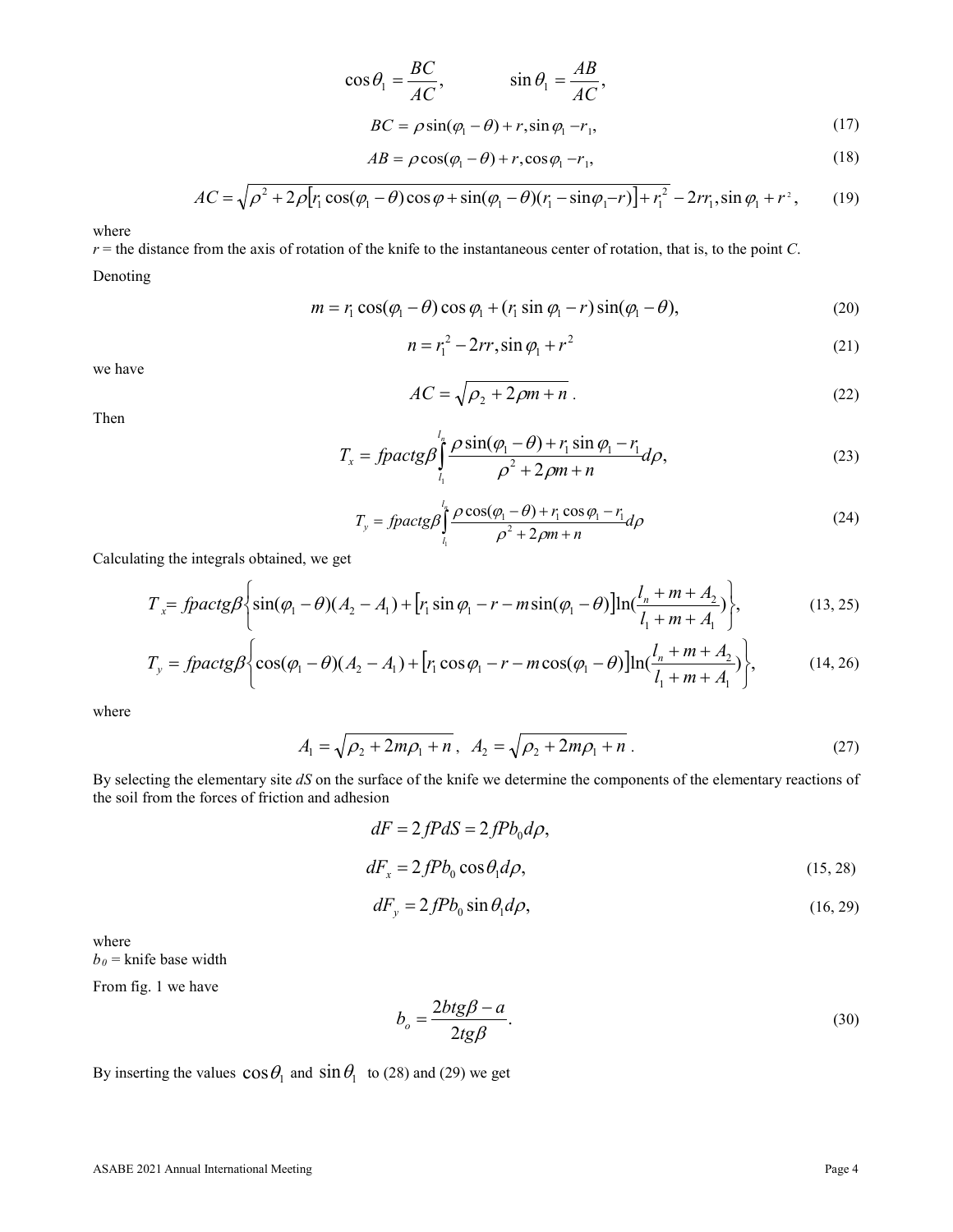$$
F_x = 2f p b_0 \int_{l_2}^{l_n} \frac{\rho \sin(\varphi_1 - \theta) + r_1 \sin \varphi_1 - r_1}{\sqrt{\rho^2 + 2\rho m + n}} d\rho,
$$
\n(31)

$$
F_{y} = 2f p b_0 \int_{l_2}^{l_1} \frac{\rho \cos(\varphi_1 - \theta) + r_1 \cos \varphi_1 - r_1}{\sqrt{\rho^2 + 2\rho m + n}} d\rho,
$$
\n(32)

$$
l_2 = l_n - \frac{R - h - r\sin\varphi_1}{\sin(\varphi_1 - \theta)}.
$$
\n(33)

After calculating the obtained integral expressions, we will have

$$
F_x = 2f p b_0 \left\{ \sin(\varphi_1 - \theta)(A_2 - A_1) + \left[ r_1 \sin \varphi_1 - r - m \sin(\varphi_1 - \theta) \right] \ln(\frac{l_n + m + A_2}{l_2 + m + A_1}) \right\},\tag{17,34}
$$

$$
F_y = 2 f p b_0 \left\{ \cos(\varphi_1 - \theta) (A_2 - A_1) + \left[ r_1 \cos \varphi_1 - r - m \cos(\varphi_1 - \theta) \right] \ln(\frac{l_n + m + A_2}{l_2 + m + A_1}) \right\}.
$$
 (18, 35)

The obtained analytical expressions allow us to determine the components of the soil resistance forces acting on the rotary tiller tine/knife under different operating modes, depending on the design parameters of the tine/knife and the physical and mechanical properties of the soil.

The torque  $M_c$  supplied to the rotary tiller from the tractor power take-off shaft is spent on overcoming the moments from the reactive resistance forces and soil friction forces acting on the blade, chamfers and side surfaces of the tine/knife, that is

$$
M_c = M_R + M_{Fb} + M_n + M_T + M_F, \tag{36}
$$

where

 $M_R$  and  $M_{Fb}$  = moments from the soil's resistance and friction forces acting on the tine/knife blade;  $M_n$  and  $M_T$  = moments from the resistance and friction forces acting on the chamfers of the tine/knife;  $M_E$  = moments from the friction forces acting on the side surfaces

From fig. 3 we have

$$
dM_R = dR_b h_b = \sigma_b \delta h_b d\rho, \qquad (37)
$$

$$
dM_N = dN_{cb}h_b = pah_b d\rho, \qquad (38)
$$

where

$$
h_b = r_1 \cos \theta + \rho. \tag{39}
$$

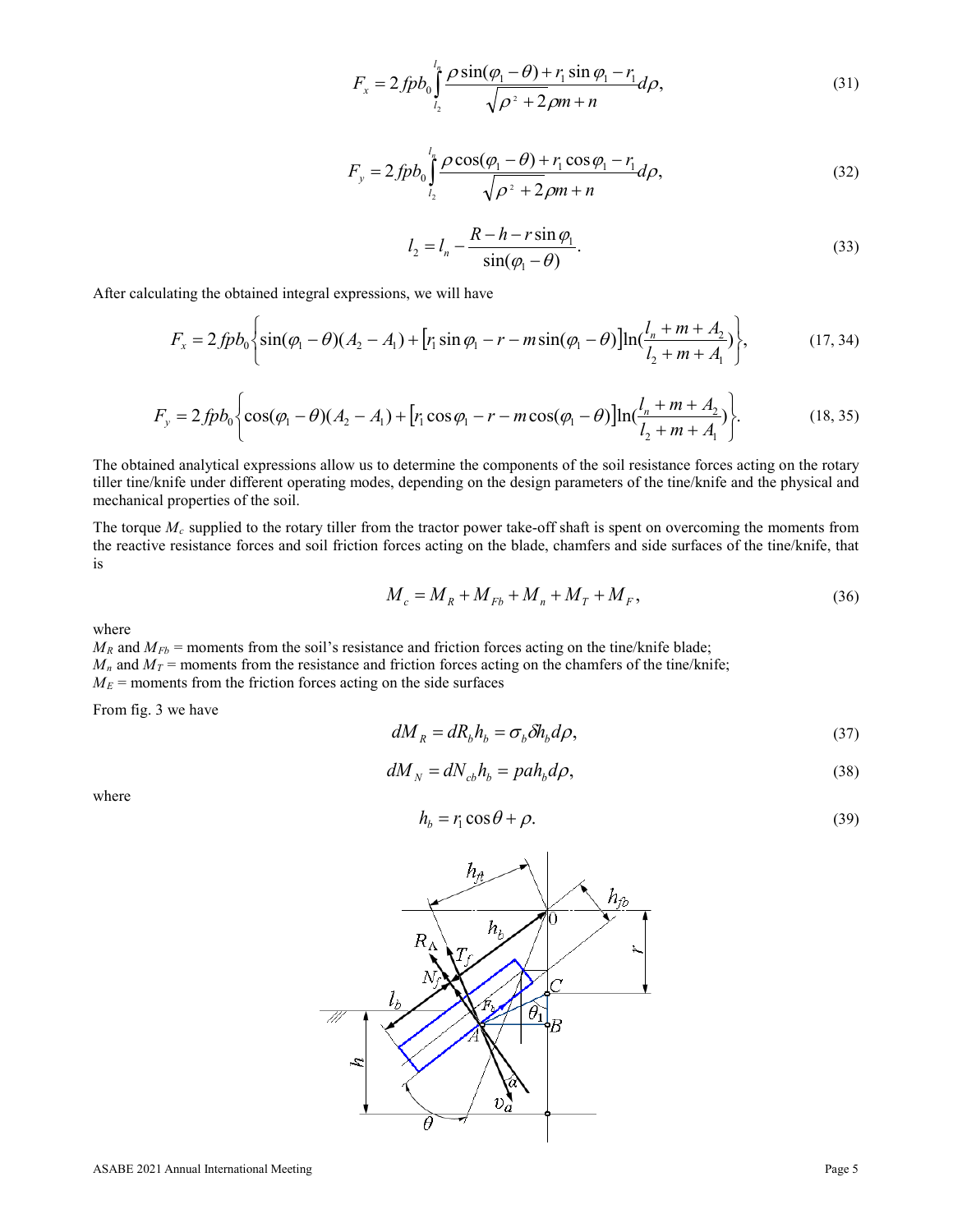Then

$$
M_R = \int_{l_1}^{l_n} \sigma_b \delta(r_1 \cos \theta + \rho) d\rho,
$$
\n(40)

$$
M_N = \int_{l_1}^{l_n} pb(r_1 \cos \theta + \rho) d\rho.
$$
 (41)

After calculating the integral expressions, we get

$$
M_R = \sigma_b \delta r_1 \left[ \cos \theta (l_n - l_1) + (l_n - l_1)^2 \right]
$$
 (19, 42)

$$
M_N = pbr_1 \Big[ \cos \theta (l_n - l_1) + (l_n - l_1)^2 \Big] \tag{20.43}
$$

The moment *M<sub>Fb</sub>* of the soil friction force acting on the blade is determined by the following expression

$$
M_{Fb} = F_b h_{fb} F_b (r_1 \sin \theta + \frac{b}{2}).
$$
\n(21, 44)

The elementary friction forces *dt* and *dF* acting on the chamfers and the side surfaces of the tine/knife create elementary moments of resistance equal to

$$
dM_T = dTh_T = \frac{f}{\rho} \frac{d\beta}{d\rho} h_T d\rho, \tag{22.45}
$$

$$
dM_T = dTh_T = \frac{f}{\rho} \cdot \frac{d\beta}{dp} \cdot \frac{d\rho}{dp}.
$$
\n(23, 46)

From the fig. 3 we have

$$
h_r = AC + r \cos \theta \tag{47}
$$

After substituting the values of *АС* and cos*θ* to dependence (45) and (46), we will have:

$$
M_T = \text{fpackg}\beta_{cp} \left[ \int_{l_1}^{l_n} \sqrt{\rho^2 + 2m\rho + n + \alpha \rho} + r \int_{l_1}^{l_n} \frac{\rho \sin(\varphi_1 - \theta) + r_1 \sin \varphi_1 - r}{\sqrt{\rho^2 + 2m\rho + n}} d\rho \right],\tag{24.48}
$$

$$
M_F = 2f p b_0 \left[ \int_{l_1}^{l_n} \sqrt{\rho^2 + 2m\rho + n + \alpha \rho} + r \int_{l_1}^{l_n} \frac{\rho \sin(\varphi_1 - \theta) + r_1 \sin \varphi_1 - r}{\sqrt{\rho^2 + 2m\rho + n}} d\rho \right].
$$
 (49)

After calculating the obtained integral expressions, we have

$$
M_{T} = \int \frac{l_{n} + m}{2} A_{2} - \frac{l_{1} + m}{2} A_{1} + \frac{n - m_{2}}{2} \ln(\frac{l_{n} + m + A_{2}}{l_{1} + m + A_{1}}) r \cos(\varphi_{1} - \theta) (A_{2} - A_{1}) + \left\{ r \left[ r \cos \varphi_{1} - m \cos(\varphi_{1} - \theta) \right] \ln(\frac{l_{n} + m + A_{2}}{l_{1} + m + A_{1}}) + \left\{ r \left[ r \cos \varphi_{1} - m \cos(\varphi_{1} - \theta) \right] \ln(\frac{l_{n} + m + A_{2}}{l_{1} + m + A_{1}}) \right\} \right\}, \tag{25.50}
$$

$$
M_F = 2f p b_0 \left\{ \frac{l_n + m}{2} A_2 - \frac{l_1 + m}{2} A_1 + \frac{n - m_2}{2} \ln(\frac{l_n + m + A_2}{l_1 + m + A_1}) r \cos(\varphi_1 - \theta) (A_2 - A_1) + \right. \\ \left. + r \left[ r \cos \varphi_1 - m \cos(\varphi_1 - \theta) \right] \ln(\frac{l_n + m + A_2}{l_1 + m + A_1}) \right\} \tag{51}
$$

The algebraic sum of expressions (42-44, 48, 50) will represent the resistance moment Ms of the tiller when tine/knife interacts with the soil. The obtained dependences allow us to analyze the nature of change in Ms depending on position of the tine/knife in the soil  $(\varphi_1)$ , design parameters and operating modes of the tiller, as well as physical and mechanical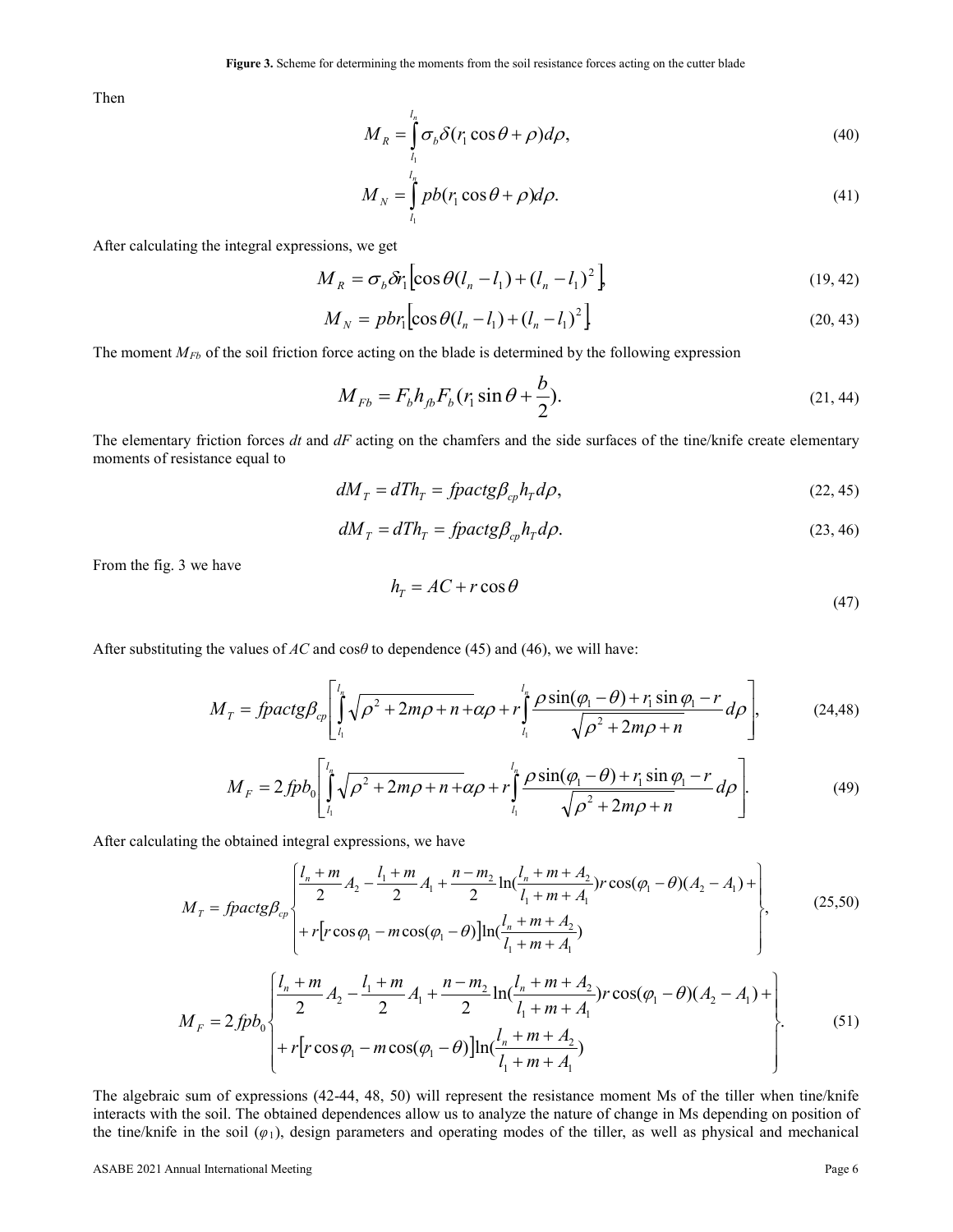properties of the soil.

The results of determining the physical, mechanical and technological properties of soils are presented. It is established that before plowing the fields have a pronounced uneven relief, characterized by the presence of ridges and irrigation furrows. The average height of the ridges in fields with row spacing of 90 and 60 cm is 17.1 and 12.8 cm, respectively. The physical, mechanical and technological properties of the soil of the arable and sub-arable layer of the cotton field along the wheel track differ significantly from the soil between the rows without the wheel track and the ridge: the density of the soil along the wheel track of the soil reaches 1.65 g  $/$  cm3, which is correspondingly greater than the density of the ridge soil by 0.24; the density, hardness and resistance of the soil to various deformations has a maximum value in the layers of 15-25 cm along the track of the tractor wheels.

### **RESULTS AND DISCUSSION**

In fig 4 and 5 are graphs of horizontal soil reaction dependence of the soil interacting with the tiller blade  $R_x$  on angle of rotation of tiller  $\varphi_1$  and the kinematic parameter  $\lambda$  of the tiller at  $\alpha$  =10 mm,  $b$  =65 mm,  $\beta$  =200,  $R$  =300 mm,  $r$  =100 mm,  $r$  $=150$  mm,  $l<sub>n</sub> = 210$  mm,  $f=0.5$ ,  $p = 6010<sup>-4</sup>$  Pa,  $\sigma<sub>b</sub> = 350 10<sup>-4</sup>$  Pa,  $\delta = 100$  microns,  $h = 150$  mm.



**Figure 4.** Change in the total soil horizontal reaction acting on the rotary tiller tine from the angle of rotation

From fig. 4, it can be seen that each rotary tiller tine at  $\lambda = 2$  creates a pushing force  $R_x = 0.58$  kN. The maximum pushing force is created at  $\lambda = 2-2.2$  (fig 5). A further increase in  $\lambda$  slightly increases the value of  $R_x$ . This reduces the total pushing force due to the movement of the adjacent tine/knife on the loosened soil. Thus, at  $\lambda$  =2-2. 2, the maximum pushing force is created, soil spraying is excluded, and the required energy for the rotary tiller drive is reduced.



**Figure 5.** Determination total horizontal reaction of soil acting on rotary tiller tine from the kinematic mode of operation

#### **CONCLUSIONS**

From this research, the following conclusions can be drawn:

1. Analytical dependences for determining soil resistance forces acting on the blade, chamfers and side surfaces of knife/tine of active rotary tiller, as well as moments from these forces, were obtained. The analysis of obtained analytical expressions showed that main influence on traction resistance of tiller tine/knife is mode of operation of tiller, the design parameters of tine/knife and physical and mechanical properties of the soil.

2. It is established that the maximum pushing force of the rotary tiller tine/knife is created when kinematic mode of operation equal to *λ*=2,2-2,4.

3. The impact of the force from the rotary cultivator in the soil bin and field to verify the mathematical prediction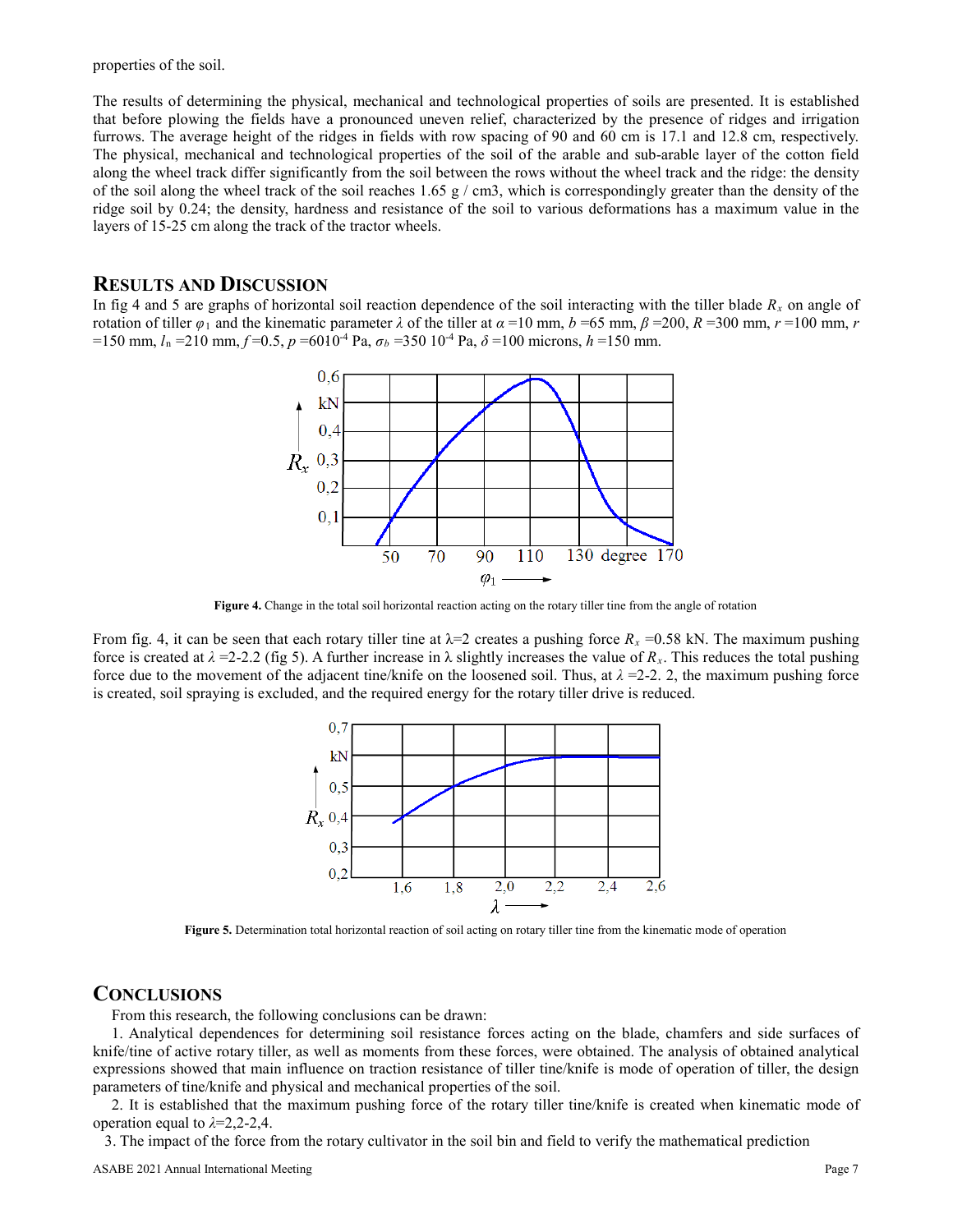#### **REFERENCES**

- [1] Sineokov G.N., Panov I.M. Teorija i raschet pochvoobrabatyvajushih mashin. M.: Mashinostroenie, 1977. –328 s. [In Russian].
- [2] Medvedev V.I. Energetika mashinnyh agregatov s rabochimi organami-dvizhiteljami. Cheboksary: Chuvash. kn. izd-vo, 1972. [In Russian].
- [3] Homenko M.S. i dr. Perspektivy ispol'zovanija pochvoobrabatyvajushih mashin s aktivnymi i passivnymi rabochimi organami // Mehanizacija i jelektrifikacija sel'skogo hozjajstva. – №5 –1987– s.26-28. [In Russian].
- [4] Мamatov, F., Mirzaev, B., Mirzahodzhaev, Sh., Uzakov, Z and Choriyeva, D. Development of a front plow with active and passive working bodies // IPICSE 2020. IOP Conf. Series: Materials Science and Engineering 1030 (2021) 012164. IOP Publishing. doi:10.1088/1757-899X/1030/1/012164.
- [5] Chatkin M.N. Sovremennye problemy zemledel'cheskoj mehaniki. Pahotnyj agregat s aktivnymi predpluzhnikami // Tehnika v sel'.hoz-ve. – 1990. -№ 4. – s. 33. [In Russian].
- [6] Chatkin M.N., Kuprjashkin V.F. Osobennosti dinamicheskogo analiza raboty pochvoobrabatyvajushhih frezernyh agregatov /

Mehanizacija i jelektrifikacija sel. hoz-va. – 2006. -№ 12. – S.9-11. [In Russian].

- [7] Aldoshin, N., Mamatov, F., Ismailov, I., Ergashov, G. Development of combined tillage tool for melon cultivation // 19th international scientific conference engineering for rural development Proceedings, Jelgava, 20.-22.05.2020. Volume 19. ISSN 1691-5976. DOI:10.22616/ERDev.2020.19.TF175.
- [8] Umurzakov, U., Mirzaev, B., Мaмatov, F., Ravshanov, H., Kurbonov, S. A rationale of broach-plow's parameters of the ridgestepped ploughing of slopes // XII International Scientific Conference on Agricultural Machinery Industry IOP Conf. Series: Earth and Environmental Science 403(2019) 012163 IOP Publishing doi:10.1088/1755-1315/403/1/012163.
- [9] Mirzaev, B., Mamatov, F., Chuyanov, D., Ravshanov, X., Shodmonov, G., Tavashov, R and Fayzullayev, X. Combined machine for preparing soil for cropping of melons and gourds // XII International Scientific Conference on Agricultural Machinery Industry. doi.org/10.1088/1755-1315/403/1/012158.
- [10] Mirzaev, B., Mamatov, F., Ergashev, I., Ravshanov, H., Mirzaxodjaev, Sh., Kurbanov, Sh., Kodirov, U and Ergashev, G. Effect of fragmentation and pacing at spot ploughing on dry soils // E3S Web of Conferences 97[. doi.org/10.1051/e3sconf/201913501065.](https://doi.org/10.1051/e3sconf/201913501065)
- [11] Mirzaev, B., Mamatov, F., Aldoshin, N and Amonov, M. Anti-erosion two-stage tillage by ripper // Proceeding of 7th International Conference on Trends in Agricultural Engineering 17th-20th. September 2019 Prague, Czech Republic. – pp.391- 396.
- [12] Mamatov, F., Mirzaev, B., Tursunov, O. A Justification of Broach-Plow's Parameters of the Ridge-Stepped Ploughing // E3S Web of Conferences 97, 05035 (2019). doi.org/10.1051/e3sconf/20199705035.
- [13] Mamatov, F., Mirzaev, B., Tursunov, O., Ochilov, S and Chorieva, D. Relief, physico-mechanical and technological properties of soil in the cotton growing area // ICECAE 2020. IOP Conf. Series: Earth and Environmental Science 614(2020) 012169. IOP Publishing. doi:10.1088/1755-1315/614/1/012169.
- [14] Umurzakov, U., Mamatov, F., Aldoshin, N., and Mirzaev, B. Exploration of tillage technologies in the Republic of Uzbekistan // ICECAE 2020 IOP Conf. Series: Earth and Environmental Science 614(2020) 012168. IOP Publishing. doi:10.1088/1755- 1315/614/1/012168.
- [15] Mamatov, F., Aldoshin, N., Mirzaev, B., Ravshanov, H., Kurbаnov, Sh and Rashidov, N. Development of a frontal plow for smooth, furless plowing with cutoffs // IPICSE 2020. IOP Conf. Series: Materials Science and Engineering 1030 (2021) 012135 IOP Publishing. doi:10.1088/1757-899X/1030/1/012135.
- [16] Mamatov, F., Ergashev, I., Mirzaev, B., Pardaev, X, Chorieva, D. Research of the Penetration Process of the Frontal Plow // 2nd Bukittinggi International Conference on Education (BICED) 2020. Journal of Physics: Conference Series 1779 (2021) 012002. IOP Publishing. doi:10.1088/1742-6596/1779/1/012002.